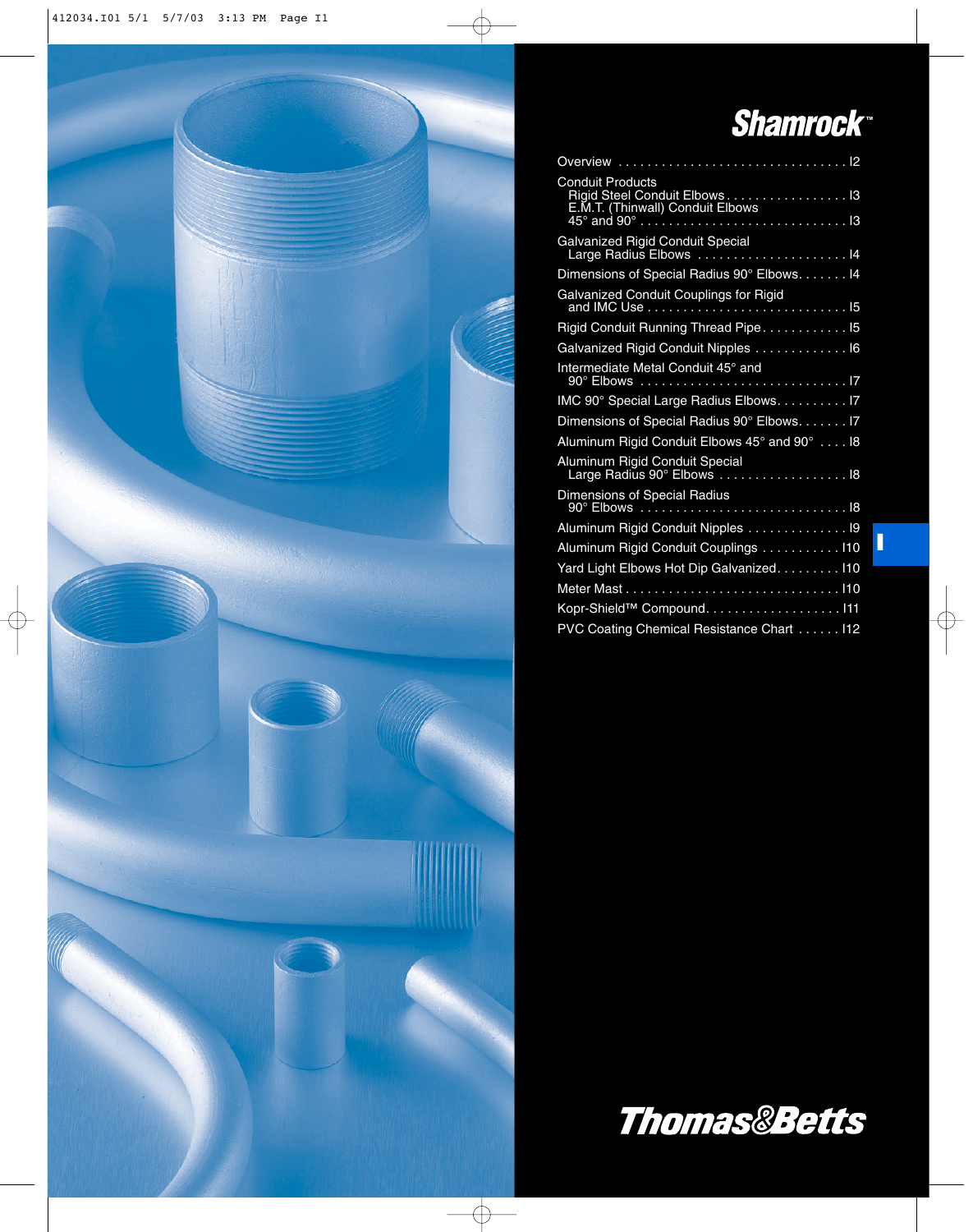

## *Specifications Applicable to Shamrock Conduit Electrical Conduit Pipe Fittings*

#### **Rigid Metal Conduit Fittings – Galvanized**

Underwriters' Laboratories, Inc. Standard, UL-6 American National Standards Institute, Inc., ANSI C 80.1 Canadian Standards Association, C22.2 No. 45-M1981

#### **Intermediate Metal Conduit Fittings – Galvanized**

Underwriters' Laboratories, Inc. Standard, UL 1242 American National Standards Institute, Inc. ANSI C 80.6

#### **Aluminum Rigid Conduit Fittings**

Underwriters' Laboratories, Inc. Standard, UL-6 American National Standards Institute, Inc. ANSI C 80.5 Canadian Standards Association, C22.2 No. 45-M1981

#### **Electrical Metallic Tubing Fittings – Zinc Coated**

Underwriters' Laboratories, Inc. Standard UL 797 American National Standards Institute, Inc., ANSI C 80.3 Canadian Standards Association, C22.2 No. 83-M1985

- Zinc Plating meets B633.
- NPT Threads Standard on Pipe ANSI/ASME B1.20.1-1983 R1992.
- NPS Threads on Couplings.

#### **Materials**

- Pipe: C1022 Continuous Welded Steel Pipe
- Couplings: C1022 Welded Steel Pipe
- Aluminum Items: AL6063
- All Ends are Deburred.
- Threads are Zinc Plated after Cutting.

The Department of Defense (DOD) has adopted the above-listed Underwriters' Laboratories standards in lieu of specific Federal specifications.

This is to certify that the above conduit fittings are manufactured and supplied in accordance with the provisions of the specifications shown in the listings.

**I**

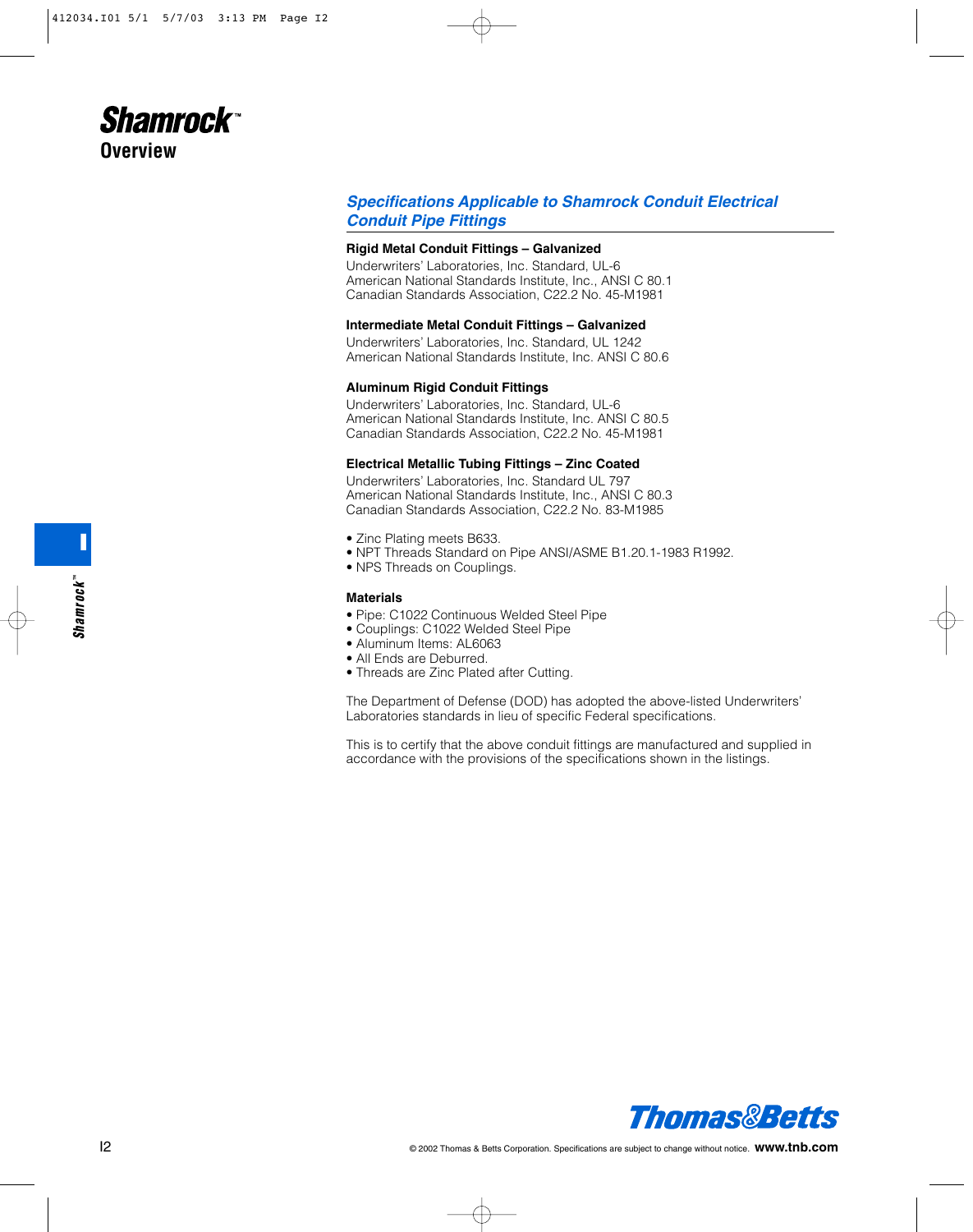

# **Rigid Steel Conduit Elbows**

## **Standard Radius Hot Dip Galvanized 45° and 90°**

| Cat. No.<br>$90^{\circ}$ | Cat. No.<br>45° | <b>Size</b>    | Ctn.<br>Oty.                  | Wt. Lbs. Per 100<br>$45^{\circ}$ | $90^{\circ}$ | Min.<br>Radius   | Strght. Leg.<br><b>Each End</b> | Wt. Lbs./<br>$Ctn.90^\circ$ |
|--------------------------|-----------------|----------------|-------------------------------|----------------------------------|--------------|------------------|---------------------------------|-----------------------------|
| 7742                     | 7650            | $\frac{1}{2}$  | 50                            | 67                               | 78           | 4"               | $2\frac{7}{8}$ "                | 39                          |
| 7743                     | 7651            | $\frac{3}{4}$  | 50                            | 102                              | 111          | $4\frac{1}{2}$   | $2\%$ "                         | 56                          |
| 7744                     | 7652            | 1"             | 25                            | 160                              | 190          | $5\frac{3}{4}$ " | 3"                              | 47                          |
| 7745                     | 7653            | $1\frac{1}{4}$ | 20                            | 233                              | 300          | $7\frac{1}{4}$   | $3\frac{1}{4}$                  | 60                          |
| 7746                     | 7654            | $1\frac{1}{2}$ | 15                            | 304                              | 414          | $8\frac{1}{4}$   | $3\frac{5}{8}$                  | 62                          |
| 7747                     | 7655            | 2"             | 10                            | 467                              | 635          | $9\frac{1}{2}$   | 43/6"                           | 63                          |
| 7748                     | 7656            | $2\frac{1}{2}$ | B 100                         | 733                              | 1,130        | 101/2"           | $5\frac{1}{4}$                  | -                           |
| 7749                     | 7657            | 3"             | 50<br>B                       | 1.293                            | 1.800        | 13"              | $5^{13}/16"$                    |                             |
| 7750                     | 7658            | 3 <sup>2</sup> | 35<br>B.                      | 1.757                            | 2,500        | 15"              | $6\frac{3}{4}$ "                |                             |
| 7751                     | 7659            | 4"             | 25<br>B                       | 2.067                            | 3.160        | 16"              | $6^{15}/n$                      |                             |
| 7753                     | 7661            | 5"             | B                             | 4.508                            | 6.400        | 24"              | $11\%$                          |                             |
| 7755                     | 7663            | 6"             | B<br>$\overline{\phantom{0}}$ | 6.560                            | 10.800       | 30"              | 12 1/6"                         |                             |

•B-Sizes 2½" and larger shipped with thread protectors each end, in palletized cartons or bulk. •30° and 60° Elbows—Add 10% to list prices.

Plating proven Specification No. PRS2-3A.

Plating thickness in inches (per ASTM A-219) .0005 min., .001 max. ASTM Type: Type III.

**I**

 $\left(\overline{\mathsf{U}_{\mathsf{L}}}\right)$ 

**®**

 $\left(\mathbf{\overline{q}_l}\right)$ 

**®**

# **E.M.T. (Thinwall) Conduit Elbows 45° and 90°**

## **Standard Radius Hot Dip Galvanized 45° and 90°**

| Cat. No.   | Cat. No. |                | Ctn.     | <b>Wt. Lbs. Per 100</b> |            | Min.             | Strght. Leg.    | Wt. Lbs./      |  |
|------------|----------|----------------|----------|-------------------------|------------|------------------|-----------------|----------------|--|
| $90^\circ$ | 45°      | <b>Size</b>    | Oty.     | $45^{\circ}$            | $90^\circ$ | <b>Radius</b>    | <b>Each End</b> | $Ctn.90^\circ$ |  |
| 8358       | 8326     | $\frac{1}{2}$  | 50       | 22                      | 30         | 4"               | $2^{\circ}$     | 15             |  |
| 8359       | 8327     | $\frac{3}{4}$  | 50       | 40                      | 42         | $4\frac{1}{2}$   | 2"              | 21             |  |
| 8360       | 8328     | $1^{\circ}$    | 20       | 70                      | 90         | $5\frac{3}{4}$ " | $2^{\circ}$     | 18             |  |
| 2112       | 8329     | 11/4"          | 20       | 100                     | 140        | $7\frac{1}{4}$   | $2^{11}/16"$    | 28             |  |
| 9113       | 8330     | $1\frac{1}{2}$ | 20       | 136                     | 200        | $8\frac{1}{4}$   | $3\frac{1}{4}$  | 40             |  |
| 9114       | 9096     | 2"             | 10       | 200                     | 280        | $9\frac{1}{2}$   | $4\frac{1}{4}$  | 28             |  |
| 9115       | 8332     | $2\frac{1}{2}$ | B 100    | 333                     | 486        | 101/2"           | $5\frac{1}{4}$  | 486            |  |
| 9097       | 8333     | 3"             | 50<br>B  | 484                     | 704        | 13"              | $5^{13}/6$      | 352            |  |
| 9098       | 8334     | 3 <sup>2</sup> | B.<br>35 | 750                     | 1.059      | 15"              | $6^{23}/32$     | 371            |  |
| 9119       | 8335     | 4"             | 25<br>B. | 882                     | 1.274      | 16"              | $6^{15}/16$     | 319            |  |

•B-Sizes 2½" and larger shipped with thread protectors each end, in palletized cartons or bulk. •30° and 60° Elbows—Add 10% to list prices.

Underwriters Laboratories No. 6, No. 797, A.N.S.I. C80.1 and Federal Spec. WW-C-581E apply where applicable.



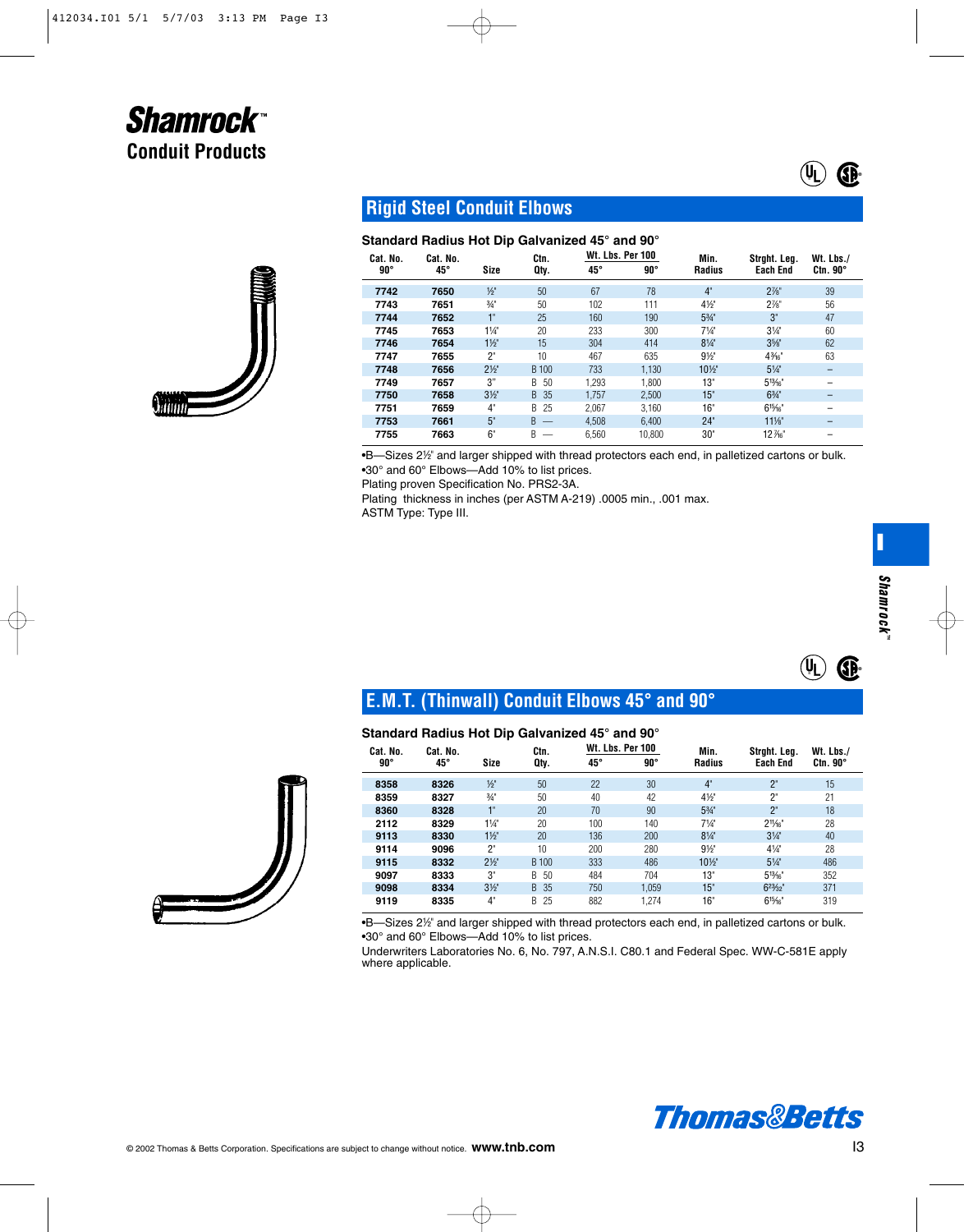## *Measuring Special Radius Elbows*



Find center of elbow B. Subtract straight section D from each end and find point E. Radius A is the distance between B and E.

## **Galvanized Rigid Conduit Special Large Radius Elbows**

| Pipe<br>Size   | 90°  | 12" Radius<br>Cat. No. Cat. No. Lbs.<br>$45^{\circ}$ | Ea. | Cat. No. Cat. No.<br>$90^{\circ}$ | 15" Radius<br>$45^{\circ}$ | Lbs.<br>Ea. | $90^{\circ}$ | <b>18" Radius</b><br>Cat. No. Cat. No. Lbs.<br>$45^{\circ}$ | Ea. |  |
|----------------|------|------------------------------------------------------|-----|-----------------------------------|----------------------------|-------------|--------------|-------------------------------------------------------------|-----|--|
| 1"             | 7819 |                                                      | 5   | 7856                              | 7854                       | 6           | 7917         | 7881                                                        | 6   |  |
| $11/4$ "       | 7851 |                                                      | 6   | 7857                              |                            | 7           | 7918         |                                                             | 9   |  |
| $1\frac{1}{2}$ | 7820 | 7797                                                 | 8   | 7858                              | 7852                       | 9           | 7919         | 7883                                                        | 10  |  |
| 2"             | 7822 | 7800                                                 | 10  | 7860                              | 7853                       | 12          | 7920         | 7880                                                        | 14  |  |
| $2\frac{1}{2}$ | 7823 |                                                      | 16  | 7864                              |                            | 19          | 7921         | 7885                                                        | 21  |  |
| 3"             |      |                                                      |     | 7865                              | 7855                       | 25          | 7922         | 7890                                                        | 28  |  |
| 3 <sup>1</sup> |      |                                                      |     |                                   | <b>Standard Radius</b>     |             | 7923         | 7889                                                        | 34  |  |
| 4"             |      |                                                      |     |                                   | <b>Standard Radius</b>     |             | 7924         | 7891                                                        | 40  |  |
| 5"             |      |                                                      |     | <b>Standard Radius</b>            |                            |             |              |                                                             |     |  |
| 6"             |      |                                                      |     | <b>Standard Radius</b>            |                            |             |              |                                                             |     |  |

|                 |                        | 24" Radius                             |     |                                   | <b>30" Radius</b>      |              | 36" Radius   |                               |     |  |
|-----------------|------------------------|----------------------------------------|-----|-----------------------------------|------------------------|--------------|--------------|-------------------------------|-----|--|
| Pipe<br>Size    | 90°                    | Cat. No. Cat. No. Lbs.<br>$45^{\circ}$ | Ea. | Cat. No. Cat. No.<br>$90^{\circ}$ | 45°                    | Lbs.<br>Ea.  | $90^{\circ}$ | Cat. No. Cat. No. Lbs.<br>45° | Ea. |  |
| 1"              | 7986                   | 7942                                   | 8   | 9120                              |                        | 9            | 8119         | 8076                          | 10  |  |
| $1\frac{1}{4}$  | 7987                   | 7943                                   | 11  | 8048                              |                        | 12           | 9122         | 8077                          | 14  |  |
| $1\frac{1}{2}$  | 7988                   | 7944                                   | 13  | 9121                              |                        | 15           | 9123         | 9129                          | 17  |  |
| ን"              | 7989                   | 7945                                   | 17  | 8050                              |                        | 20           | 8122         | 8078                          | 22  |  |
| $2\frac{1}{2}$  | 7990                   | 7946                                   | 26  | 8051                              |                        | 31           | 9124         | 8079                          | 35  |  |
| 3"              | 7991                   | 7947                                   | 35  | 8052                              | 9131                   | 41           | 9020         | 8080                          | 46  |  |
| 3 <sup>1</sup>  | 7992                   |                                        | 42  | 8053                              |                        | 49           | 9125         | 8081                          | 55  |  |
| 4"              | 7993                   | 7953                                   | 49  | 8054                              | 8039                   | 58           | 8126         | 8082                          | 65  |  |
| 5 <sup>th</sup> |                        | <b>Standard Radius</b>                 |     | 8056                              | 8040                   | 77           | 9126         | 9130                          | 87  |  |
| 6"              | <b>Standard Radius</b> |                                        |     |                                   | <b>Standard Radius</b> | 9127<br>8086 |              |                               | 121 |  |

|                 |      | 42" Radius                             |     |              | 48" Radius                        |             | 60" Radius                             |              |     |  |
|-----------------|------|----------------------------------------|-----|--------------|-----------------------------------|-------------|----------------------------------------|--------------|-----|--|
| Pipe<br>Size    | 90°  | Cat. No. Cat. No. Lbs.<br>$45^{\circ}$ | Ea. | $90^{\circ}$ | Cat. No. Cat. No.<br>$45^{\circ}$ | Lbs.<br>Ea. | Cat. No. Cat. No. Lbs.<br>$90^{\circ}$ | $45^{\circ}$ | Ea. |  |
| 1"              |      |                                        | 12  | 8237         | 8196                              | 13          |                                        |              |     |  |
| $1\frac{1}{4}$  |      |                                        | 16  | 8238         |                                   | 18          |                                        |              |     |  |
| $1\frac{1}{2}$  | 8174 |                                        | 19  | 8240         | 8197                              | 21          |                                        |              |     |  |
| 2"              | 8171 |                                        | 26  | 8241         | 8198                              | 29          |                                        |              |     |  |
| $2\frac{1}{2}$  | 8175 |                                        | 41  | 8242         | 8199                              | 45          |                                        |              | 57  |  |
| 3"              | 8172 |                                        | 53  | 8243         | 9128                              | 59          | 8264                                   |              | 66  |  |
| $3\frac{1}{2}$  | 8173 |                                        | 64  | 8244         | 8201                              | 71          |                                        |              | 82  |  |
| 4"              | 8177 | 8165                                   | 76  | 8245         | 8202                              | 84          | 8265                                   | 8268         | 88  |  |
| 5 <sup>th</sup> | 8178 | 8167                                   | 100 | 8247         | 8204                              | 112         |                                        |              |     |  |
| 6"              | 8179 | 8170                                   | 140 | 8249         | 8206                              | 156         |                                        |              |     |  |

30° and 60° Elbows—Add 10% to list prices.

|                       | Dimensions of Special Radius 90° Elbows |            |       |       |       |            |           |                  |  |  |  |  |  |
|-----------------------|-----------------------------------------|------------|-------|-------|-------|------------|-----------|------------------|--|--|--|--|--|
| <b>Pipe Size WHEN</b> | $1 - 2\frac{1}{2}$                      | $1 - 3$ "  | 1"-4" | 1"-4" | 1"-5" | 1"–6"      | $1" - 6"$ | 1"-6"            |  |  |  |  |  |
| Radius "A" is         | 12"                                     | 15"        | 18"   | 24"   | 30"   | 36'        | 42"       | 48"              |  |  |  |  |  |
| OFFSET "C" IS         | 1'9''                                   | 2'0''      | 2'4'  | 2'11" | 3'5'  | 3'11"      | 4.6"      | 5'0''            |  |  |  |  |  |
| STRAIGHT END "D" IS   | $Q^{\prime\prime}$                      | $^{\circ}$ | 10"   | 11'   | 11"   | $-4 - 4$ H | 12"       | 10 <sup>ii</sup> |  |  |  |  |  |
| LENGTH UNBENT IS      | 3'0'                                    | 3'6''      | 4'0'' | 4'11" | 5'9'' | 6'6'       | 7.6"      | 8'4'             |  |  |  |  |  |

All dimensions provided for descriptive purposes only.

Underwriters Laboratories #6, A.N.S.I. C80.1 and Federal Spec. WW-C-581 apply where applicable.

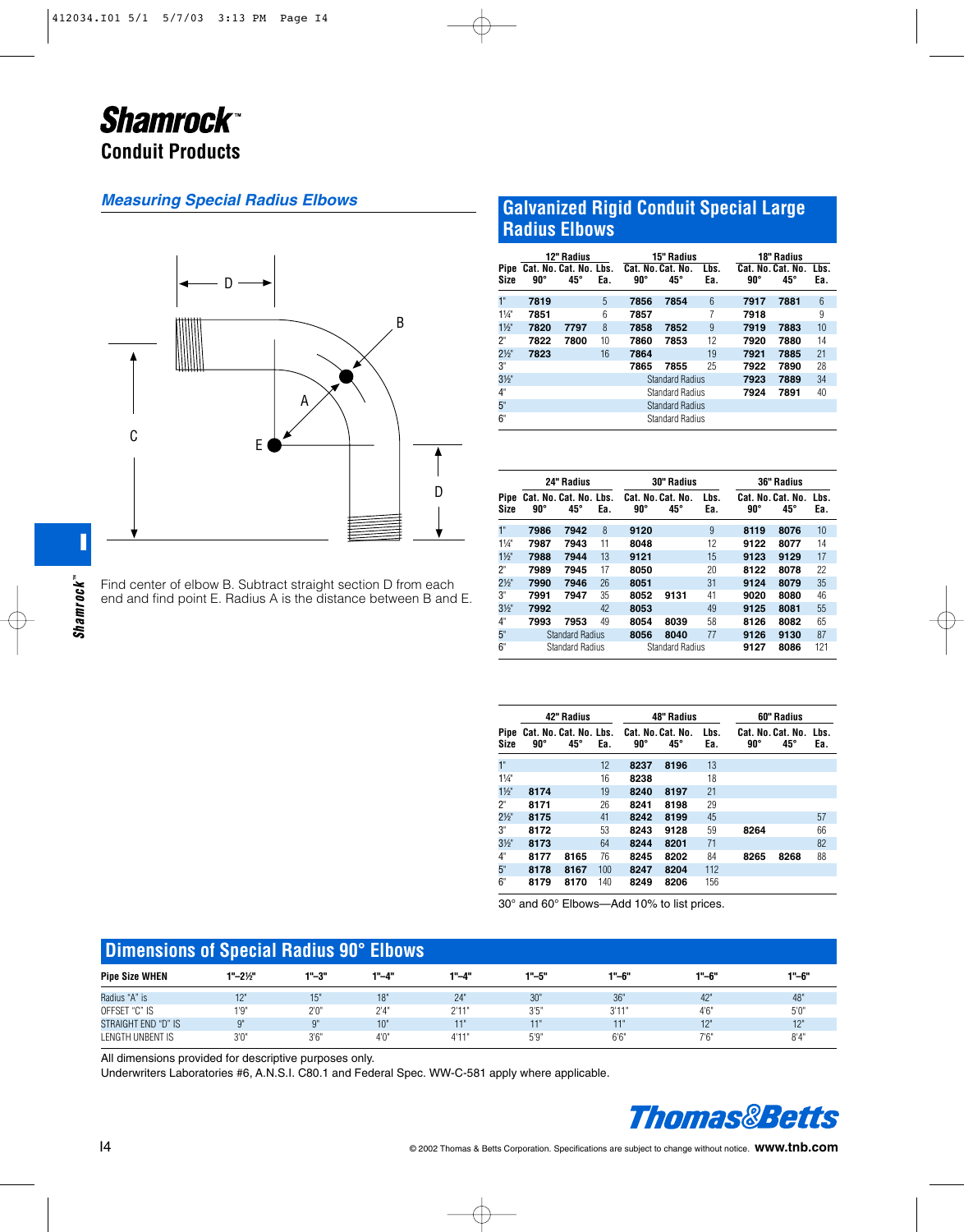

# **Galvanized Conduit Couplings For RIGID and IMC Use**

| Cat. |                 | <b>Standard</b> | Approximate Wt. |                |
|------|-----------------|-----------------|-----------------|----------------|
| No.  | <b>Size</b>     | Ctn. Qty.       | Per Ctn.        | <b>Per 100</b> |
| 0314 | $\frac{1}{2}$   | 100             | 14              | 14             |
| 0315 | $\frac{3}{4}$ " | 50              | 10              | 20             |
| 0316 | 1"              | 30              | 9               | 31             |
| 0317 | $1\frac{1}{4}$  | 20              | 8               | 39             |
| 9001 | $1\frac{1}{2}$  | 25              | 14              | 56             |
| 0319 | 2"              | 20              | 15              | 73             |
| 0320 | $2\frac{1}{2}$  | 24              | 44              | 185            |
| 0321 | 3"              | 16              | 36              | 226            |
| 0322 | $3\frac{1}{2}$  | 12              | 43              | 358            |
| 0323 | 4"              | 10              | 31              | 310            |
| 0324 | 5"              | <b>BULK</b>     |                 | 497            |
| 0325 | 6"              | <b>BULK</b>     |                 | 816            |

Manufactured to U/L specifications.

These have NPS thread.



# **Rigid Conduit Running Thread Pipe**

| Cat.<br>No. | <b>Pipe</b><br><b>Size</b> | <b>WT.LBS</b><br>Ctn. Qty. | Ctn. Qty.<br>(Lengths) |
|-------------|----------------------------|----------------------------|------------------------|
| 8513        | $\frac{1}{2}$              | 20                         | 20                     |
| 8514        | $\frac{3}{4}$              | 34                         | 25                     |
| 8515        | 1"                         | 37                         | 20                     |
| 8516        | $1\frac{1}{4}$             | 25                         | 12                     |
| 8517        | $1\frac{1}{2}$             | 27                         | 10                     |
| 8518        | 2"                         | 30                         | 8                      |
| 8519        | $2\frac{1}{2}$             | 22                         | 4                      |
| 8520SH      | 3"                         | 16                         | 3                      |
| 8521SH      | $3\frac{1}{2}$             | 19                         | $\overline{2}$         |
| 8522        | 4"                         | 24                         | $\overline{c}$         |

3 Foot Length - Type "C" Galvanized. Fed spec for thread.



**I**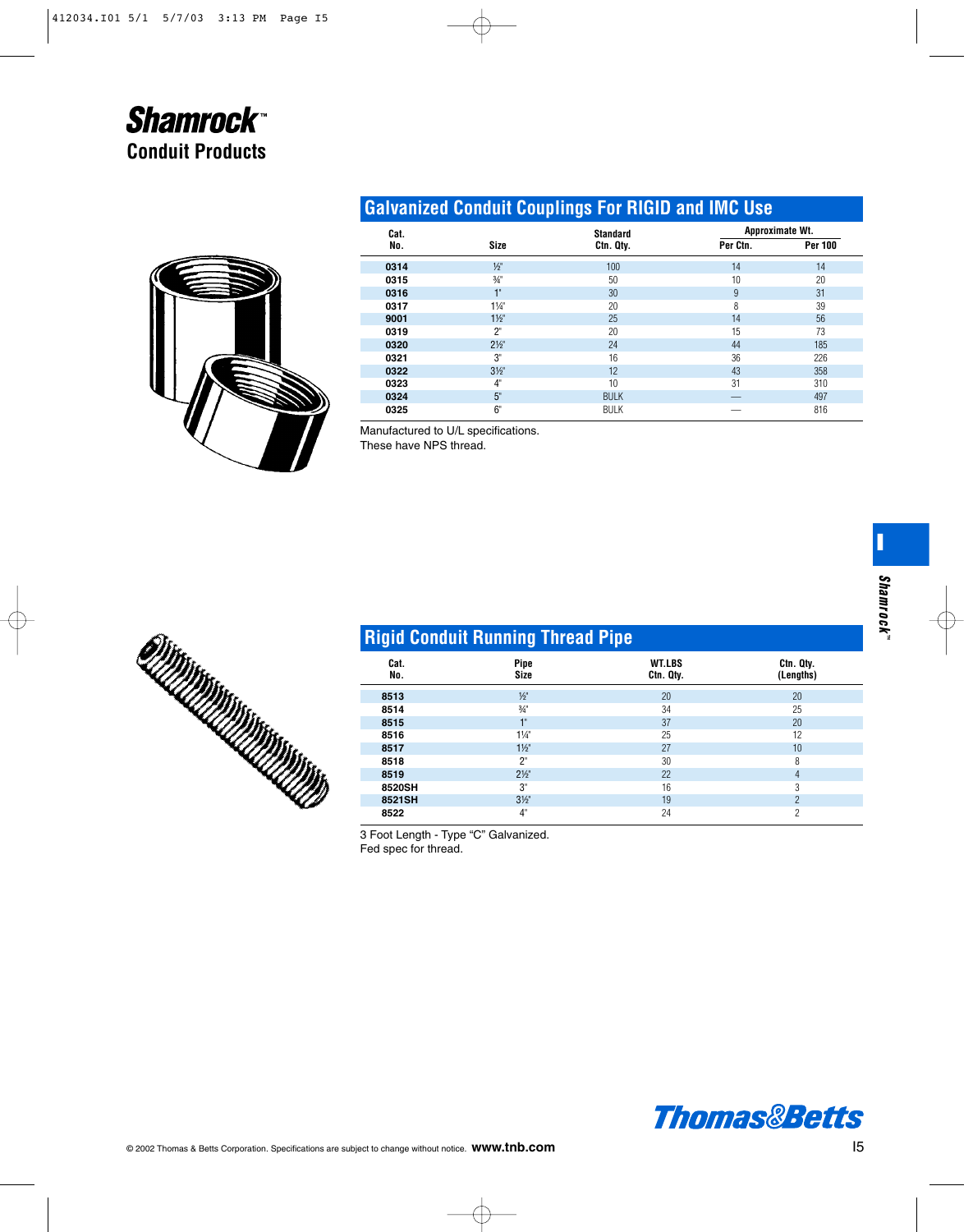



|                     | <b>Galvanized Rigid Conduit Nipples</b> |             |              |                 |             |                |              |             |              |             |                |              |             |
|---------------------|-----------------------------------------|-------------|--------------|-----------------|-------------|----------------|--------------|-------------|--------------|-------------|----------------|--------------|-------------|
|                     |                                         |             | Close        |                 |             | $1\frac{1}{2}$ |              |             | 2"           |             | $2\frac{1}{2}$ |              |             |
| Pipe<br><b>Size</b> | Lgth.                                   | Cat.<br>No. | Std.<br>Ctn. | Lbs.<br>100     | Cat.<br>No. | Std.<br>Ctn.   | Lbs./<br>100 | Cat.<br>No. | Std.<br>Ctn. | Lbs.<br>100 | Cat.<br>No.    | Std.<br>Ctn. | Lbs.<br>100 |
| $\frac{1}{2}$       | $1\frac{1}{8}$                          | 3770        | 25           | $6\overline{6}$ | 3772        | 25             | 8            | 9005        | 25           | 12          | 9006           | 25           | 15          |
| $\frac{3}{4}$       | $1\%$ "                                 | 3854        | 25           | 8               | 3856        | 25             | 9            | 3858        | 25           | 14          | 3860           | 25           | 18          |
| 1"                  | $1\frac{1}{2}$                          | 3955        | 25           | 11              |             |                |              | 3959        | 25           | 18          | 3961           | 25           | 25          |
| $1\frac{1}{4}$      | $15\frac{1}{8}$                         | 4048        | 25           | 20              |             |                |              | 9021        | 25           | 27          | 4054           | 25           | 35          |
| $1\frac{1}{2}$      | 13/4                                    | 4141        | 25           | 28              |             |                |              | 4144        | 25           | 34          | 4146           | 25           | 44          |
| 2"                  | 2"                                      | 4224        | 25           | 44              |             |                |              |             |              |             | 4229           | 25           | 58          |
| $2\frac{1}{2}$      | $2\frac{1}{2}$                          | 4312        | 10           | 65              |             |                |              |             |              |             |                |              |             |
| 3"                  | $25\frac{1}{8}$                         | 4397        | 10           | 90              |             |                |              |             |              |             |                |              |             |
| 3 <sup>2</sup>      | $2\frac{3}{4}$ "                        | 4479        | 10           | 123             |             |                |              |             |              |             |                |              |             |
| 4"                  | $2\%$ "                                 | 4560        | 10           | 145             |             |                |              |             |              |             |                |              |             |
| 5 <sup>°</sup>      | 3"                                      | 4642        | B            | 200             |             |                |              |             |              |             |                |              |             |
| $6^{\circ}$         | $3\frac{1}{8}$                          | 4721        | B            | 305             |             |                |              |             |              |             |                |              |             |

|                 |                  | 3"          |              |             |             | $3\frac{1}{2}$ | 4"          |             |              |             | 5"          |              |             |  |
|-----------------|------------------|-------------|--------------|-------------|-------------|----------------|-------------|-------------|--------------|-------------|-------------|--------------|-------------|--|
| Pipe<br>Size    | Lgth.            | Cat.<br>No. | Std.<br>Ctn. | Lbs.<br>100 | Cat.<br>No. | Std.<br>Ctn.   | Lbs.<br>100 | Cat.<br>No. | Std.<br>Ctn. | Lbs.<br>100 | Cat.<br>No. | Std.<br>Ctn. | Lbs.<br>100 |  |
| $\frac{1}{2}$   | $1\frac{1}{8}$   | 9037        | 25           | 19          | 9007        | 25             | 22          | 3782        | 25           | 25          | 3786        | 25           | 32          |  |
| $\frac{3}{4}$   | $1\%$ "          | 9011        | 25           | 23          | 9012        | 25             | 27          | 9013        | 25           | 32          | 9103        | 25           | 43          |  |
| $1^{\circ}$     | $1\frac{1}{2}$   | 3963        | 25           | 32          | 3965        | 25             | 38          | 3967        | 25           | 44          | 3971        | 25           | 57          |  |
| $1\frac{1}{4}$  | $15\frac{1}{8}$  | 4056        | 25           | 44          | 4058        | 25             | 53          | 4060        | 25           | 61          | 4064        | 25           | 78          |  |
| $1\frac{1}{2}$  | $1\frac{3}{4}$   | 4148        | 25           | 55          | 4150        | 25             | 65          | 4152        | 25           | 75          | 4156        | 25           | 97          |  |
| 2"              | 2"               | 9026        | 25           | 72          | 9027        | 25             | 85          | 9028        | 25           | 99          | 4239        | 25           | 127         |  |
| $2\frac{1}{2}$  | $2\frac{1}{2}$   | 4321        | 10           | 80          | 4323        | 10             | 105         | 4325        | 10           | 126         | 4329        | 10           | 175         |  |
| 3"              | $25\frac{1}{8}$  | 4031        | 10           | 115         | 4404        | 10             | 140         | 9032        | 10           | 175         | 4033        | 10           | 235         |  |
| 3 <sup>′</sup>  | $2\frac{3}{4}$ " |             |              |             |             |                |             | 4488        | 6            | 210         | 4492        | 6            | 280         |  |
| $4^{\circ}$     | $2\%$ "          |             |              |             |             |                |             | 4569        | 6            | 235         | 4573        | 6            | 320         |  |
| 5 <sup>th</sup> | 3"               |             |              |             |             |                |             |             |              |             | 4651        | B            | 425         |  |
| 6"              | $3\frac{1}{8}$   |             |              |             |             |                |             |             |              |             | 4727        | B            | 580         |  |

|                 |                  | 6"          |              |             |             | 8"           | 10"         |             |              |             |             | 12"          |             |  |  |
|-----------------|------------------|-------------|--------------|-------------|-------------|--------------|-------------|-------------|--------------|-------------|-------------|--------------|-------------|--|--|
| Pipe<br>Size    | Lgth.            | Cat.<br>No. | Std.<br>Ctn. | Lbs.<br>100 | Cat.<br>No. | Std.<br>Ctn. | Lbs.<br>100 | Cat.<br>No. | Std.<br>Ctn. | Lbs.<br>100 | Cat.<br>No. | Std.<br>Ctn. | Lbs.<br>100 |  |  |
| $\frac{1}{2}$   | $1\frac{1}{8}$   | 9008        | 25           | 38          | 3798        | 25           | 51          | 3806        | 25           | 65          | 3814        | 25           | 78          |  |  |
| $\frac{3}{4}$ " | $1\%$ "          | 9015        | 25           | 50          | 9019        | 25           | 68          | 9104        | 25           | 84          | 3898        | 25           | 102         |  |  |
| $1^{\circ}$     | $1\frac{1}{2}$   | 3975        | 25           | 70          | 3983        | 25           | 95          | 3991        | 25           | 120         | 8049        | 25           | 146         |  |  |
| $1\frac{1}{4}$  | $1\frac{5}{8}$   | 4068        | 25           | 94          | 4076        | 25           | 127         | 4084        | 25           | 160         | 9038        | 25           | 194         |  |  |
| $1\frac{1}{2}$  | $1\frac{3}{4}$   | 9105        | 25           | 118         | 4168        | 25           | 159         | 9024        | 25           | 200         | 4183        | 20           | 245         |  |  |
| 2"              | 2"               | 9107        | 25           | 154         | 9029        | 25           | 210         | 4259        | 10           | 263         | 4267        | 10           | 320         |  |  |
| $2\frac{1}{2}$  | $2\frac{1}{2}$   | 4333        | 10           | 219         | 4341        | 10           | 310         | 4349        | 5            | 400         | 4355        | 5            | 490         |  |  |
| 3"              | $25\frac{1}{8}$  | 4034        | 10           | 290         | 4422        | 5            | 402         | 4035        | 5            | 520         | 4438        | 5            | 620         |  |  |
| 3 <sup>′</sup>  | $2\frac{3}{4}$ " | 4496        | 5            | 330         | 4504        | 3            | 470         | 4512        | 3            | 610         | 4520        | 3            | 740         |  |  |
| $4^{\circ}$     | $2\%$ "          | 9036        | 5            | 400         | 4585        | 3            | 560         | 4593        | 3            | 725         | 4601        | 3            | 875         |  |  |
| 5"              | 3"               | 4655        | B            | 555         | 4663        | B            | 750         | 4671        | B            | 960         | 4679        | B            | 1,180       |  |  |
| 6"              | $3\frac{1}{8}$   | 4731        | B            | 730         | 4735        | B            | 1,025       | 4739        | B            | 1,325       | 4747        | B            | 1,600       |  |  |

All dimensions provided for descriptive purposes only.

**NOTE:** Broken carton quantities—Add 20%. No broken carton penalty for nipples longer than 6".<br>Sizes 4½", 5½", 7", 9", 11" use next longer length.

Underwriters Laboratories #6, A.N.S.I. C80.5, Federal Specification WW-C-540 apply where applicable.

MADE IN U.S.A.

• Special lengths available. Consult Customer Service for availability.

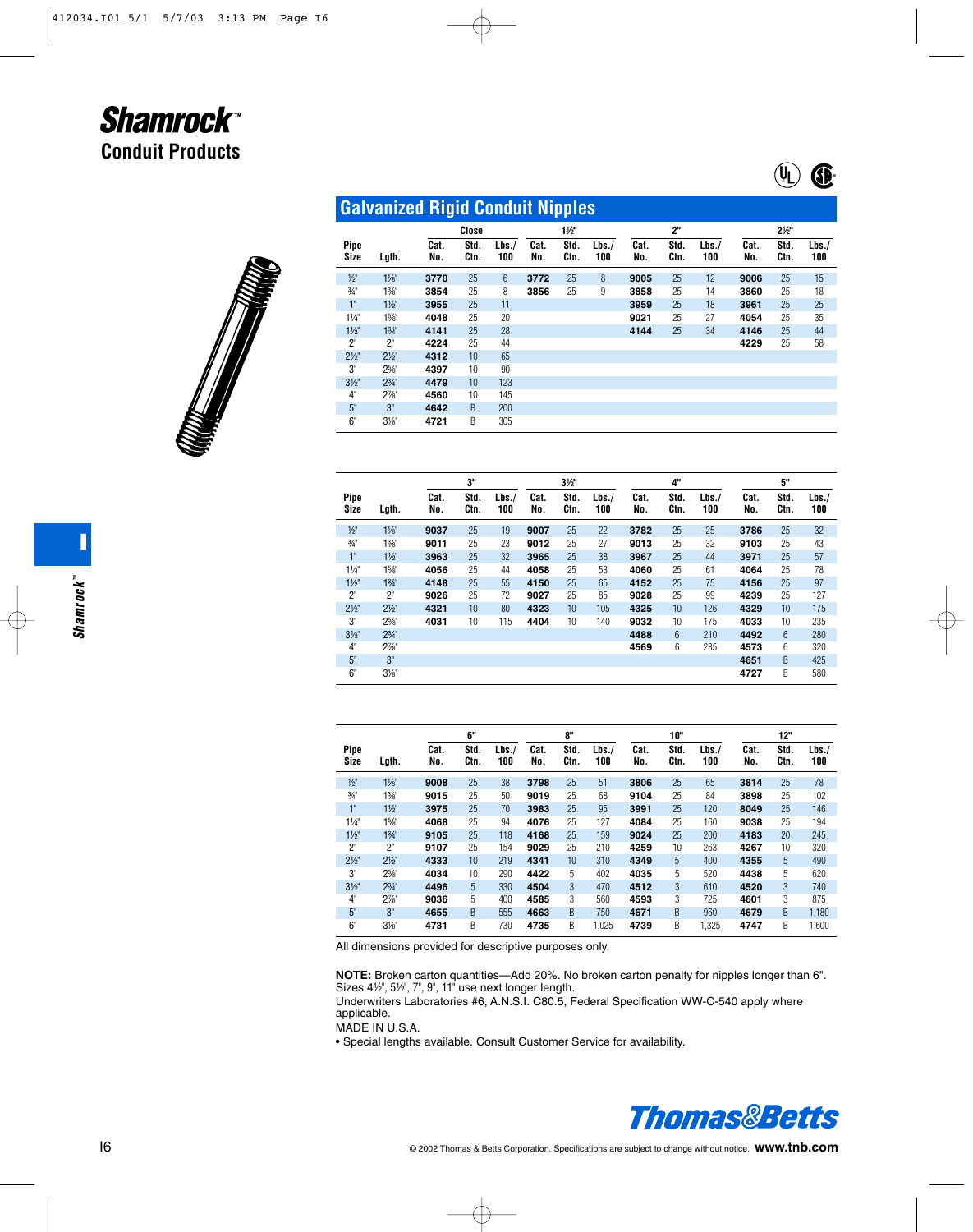

## **Intermediate Metal Conduit 45° and 90° Elbows**

## **Standard Radius Hot Dip Galvanized 45° and 90°**

| Cat. No. | Cat. No. | Pipe            | Std.     |      | Approx. Wt. Per | Min.             | <b>Straight Leg</b> |
|----------|----------|-----------------|----------|------|-----------------|------------------|---------------------|
| 90°      | 45°      | Size            | Ctn.     | Ctn. | 100             | <b>Radius</b>    | <b>Each End</b>     |
| 7752     | 7664     | $\frac{1}{2}$   | 50       | 30   | 60              | 4"               | $2\frac{7}{8}$      |
| 7754     | 7665     | $\frac{3}{4}$ " | 50       | 39   | 78              | 41/2"            | $2\%$ "             |
| 7756     | 7666     | 1"              | 25       | 36   | 144             | $5\frac{3}{4}$ " | 3"                  |
| 7757     | 7696     | $1\frac{1}{4}$  | 20       | 45   | 224             | $7\frac{1}{4}$   | $3\frac{1}{4}$      |
| 7758     | 7697     | $1\frac{1}{2}$  | 15       | 46   | 307             | $8\frac{1}{4}$   | $3\frac{5}{8}$      |
| 7759     | 7669     | 2"              | 10       | 45   | 446             | $9\frac{1}{2}$   | 43%"                |
| 7766     | 7702     | $2\frac{1}{2}$  | B 100    | 914  | 914             | 10%"             | $5\frac{1}{4}$      |
| 7768     | 7687     | 3"              | 50<br>B. | 665  | 1,330           | 13"              | $5^{13}/6$          |
| 7769     | 7700     | 3 <sup>′</sup>  | B 35     | 618  | 1.766           | 15"              | $6\frac{3}{4}$ "    |
| 7770     | 7693     | 4"              | 25<br>B  | 526  | 2,102           | 16"              | $6^{15}/16$         |

B Sizes 2<sup>1/2</sup> and larger shipped in palletized cartons or bulk. 30° and 60° Elbows—Add 10% to list prices.



Find center of elbow B. Subtract straight section D from each end and find point E. Radius A is the distance between B and E.

# **IMC 90° Special Large Radius Elbows**

|                | 12" Radius             |      | 15" Radius             |                        |      | 18" Radius | 24" Radius |      |
|----------------|------------------------|------|------------------------|------------------------|------|------------|------------|------|
| Pipe           | Cat.                   | Lbs. | Cat.                   | Lbs.                   | Cat. | Lbs.       | Cat.       | Lbs. |
| <b>Size</b>    | No.                    | Each | No.                    | Each                   | No.  | Each       | No.        | Each |
| 1"             | 7878                   | 3    | 7874                   | $\overline{4}$         |      | 5          | 7828       | 6    |
| $1\frac{1}{4}$ | 7877                   | 4    | 7875                   | 5                      | 7898 | 6          |            | 7    |
| $1\frac{1}{2}$ |                        | 5    | 7870                   | $6\overline{6}$        | 7899 | 7          | 7829       | 9    |
| 2"             | 7879                   | 7    | 7871                   | 8                      | 7900 | 9          | 7804       | 11   |
| $2\frac{1}{2}$ | 7876                   | 11   | 7872                   | 13                     | 7827 | 15         | 7801       | 18   |
| 3"             |                        |      | 7873                   | 16                     | 7806 | 18         | 7805       | 22   |
| 3 <sup>2</sup> | <b>Standard Radius</b> |      | <b>Standard Radius</b> |                        |      | 20         | 7831       | 25   |
| 4"             | <b>Standard Radius</b> |      |                        | <b>Standard Radius</b> |      | 23         | 7807       | 29   |

|                     | 30" Radius  |              | 36" Radius  |              | 42" Radius  |              | 48" Radius  |              |
|---------------------|-------------|--------------|-------------|--------------|-------------|--------------|-------------|--------------|
| Pipe<br><b>Size</b> | Cat.<br>No. | Lbs.<br>Each | Cat.<br>No. | Lbs.<br>Each | Cat.<br>No. | Lbs.<br>Each | Cat.<br>No. | Lbs.<br>Each |
| 1"                  | 8020        | 7            |             | 8            |             | 9            |             | 10           |
| $1\frac{1}{4}$      | 8021        | 9            |             | 10           |             | 11           |             | 12           |
| $1\frac{1}{2}$      | 8022        | 10           | 8041        | 12           |             | 14           | 7835        | 15           |
| 2"                  | 8023        | 13           | 7826        | 15           |             | 17           | 7836        | 19           |
| $2\frac{1}{2}$      |             | 21           | 7816        | 24           |             | 28           |             | 31           |
| 3"                  | 8025        | 26           | 7810        | 30           | 8152        | 34           | 7813        | 38           |
| 3 <sup>2</sup>      | 8026        | 30           | 7811        | 34           |             | 39           | 7838        | 44           |
| 4"                  | 7808        | 34           | 7812        | 38           | 8154        | 44           | 7814        | 49           |

• 30°, 45°, and 60°—Same price as 90°.

• Weights for standard and special large radius are approximate. To estimate for 60°, deduct 20%; for 45°, deduct 30%; for 30°, deduct 40%.

• Underwriters' Laboratories, Inc. Bulletin 1242 and Federal Specification WW-C581E apply where applicable.

# **Dimensions of Special Radius 90° Elbows**

| <b>Pipe Size WHEN</b> | $1 - 2\frac{1}{2}$ | $1 - 3$ " | 1"-4" | 1"-4"    | 1"-5"    | 1"-6"       | $1" - 6"$ | 1"-6"            |
|-----------------------|--------------------|-----------|-------|----------|----------|-------------|-----------|------------------|
| Radius "A" is         | 40                 | ΙU        | 18"   | 24"      | 30"      | 36"         | ירי       | 48"              |
| OFFSET "C" IS         | 1'Q"<br>- 6        | 2'0'      | 2'4'' | 2'11"    | 3'5'     | 3'11"<br>υı | 4.6"      | 5'0''            |
| STRAIGHT END "D" IS   | $\Omega$           | ω.        | 10"   | $-1 - 1$ | $-1 - 1$ | 4 H L       | 12"       | 10 <sup>11</sup> |
| LENGTH UNBENT IS      | 3'0'               | 3'6''     | 4'0'' | 4'11"    | 5'9''    | 6'6'        | 7.6"      | 0!4!             |

All dimensions provided for descriptive purposes only.

Underwriters Laboratories #6, A.N.S.I. C80.1 and Federal Spec. WW-C-581 apply where applicable.



**I**

Պ)

 $(\mathfrak{g})$ 

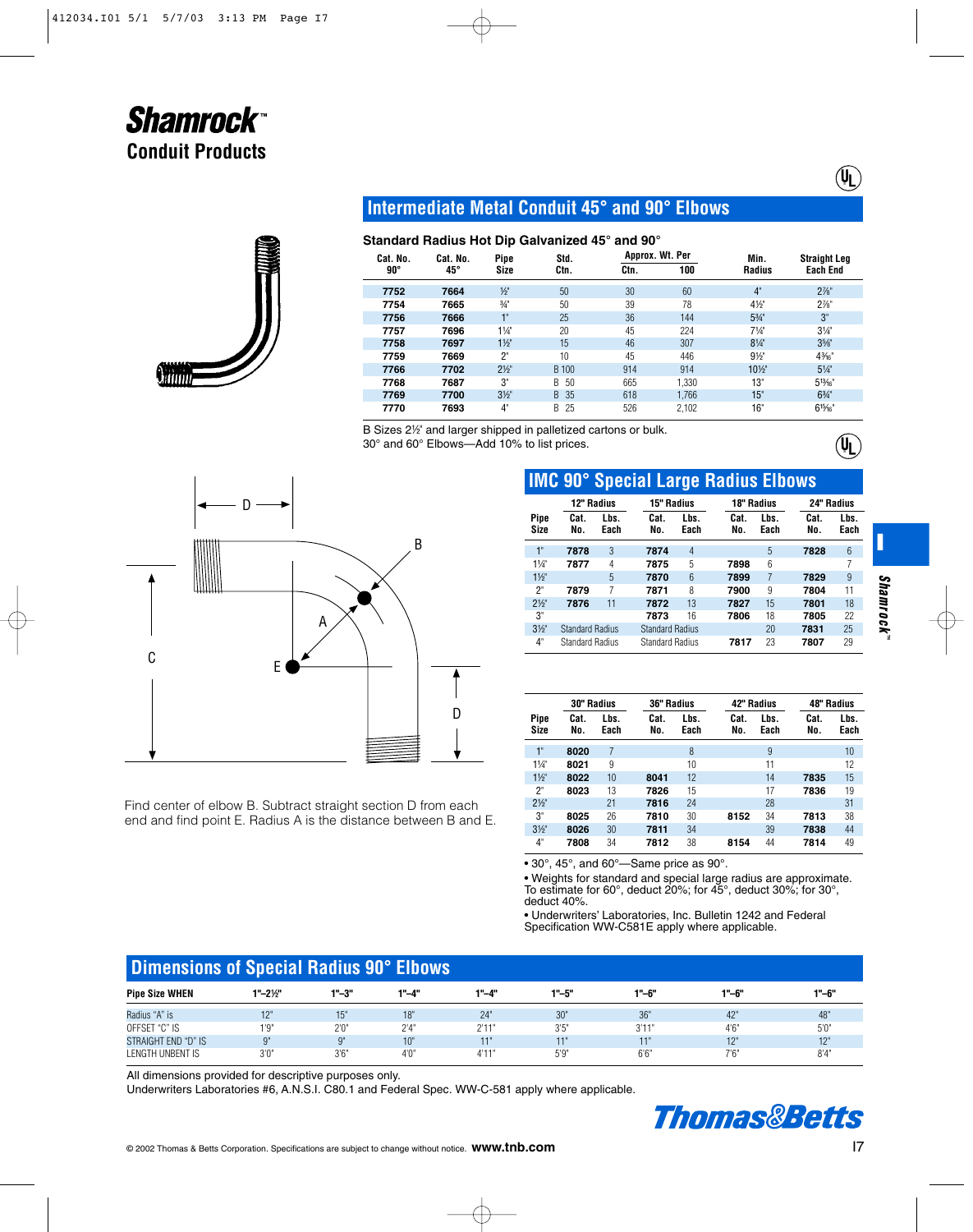

## **Aluminum Rigid Conduit Elbows 45° and 90°**

### **Standard Radius Hot Dip Galvanized 45° and 90°**

| Cat. No.     | Cat. No.     | <br>Pipe        | Std.        | Approx. Wt. Per |       | Min.             | <b>Straight Leg</b> |  |
|--------------|--------------|-----------------|-------------|-----------------|-------|------------------|---------------------|--|
| $90^{\circ}$ | $45^{\circ}$ | Size            | Ctn.        | Ctn.            | 100   | <b>Radius</b>    | Each end            |  |
| 7772         | 7667         | $\frac{1}{2}$   | 50          | 13              | 26    | 4"               | $2^{19/32}$         |  |
| 7773         | 7668         | $\frac{3}{4}$ " | 50          | 18              | 36    | $4\frac{1}{2}$   | 2%                  |  |
| 7774         | 7670         | 1"              | 25          | 16              | 63    | $5\frac{3}{4}$ " | $2^{11}/16"$        |  |
| 7775         | 7671         | $1\frac{1}{4}$  | 20          | 20              | 101   | $7\frac{1}{4}$   | $2^{11}/16"$        |  |
| 7776         | 7672         | $1\frac{1}{2}$  | 15          | 21              | 140   | $8\frac{1}{4}$   | $3\frac{5}{32}$ "   |  |
| 7777         | 7673         | 2"              | 10          | 23              | 230   | $9\frac{1}{2}$   | 41/4"               |  |
| 7778         | 7674         | $*2\frac{1}{2}$ | B 100       | 408             | 408   | 101/2"           | $5\frac{1}{4}$      |  |
| 7779         | 7675         | *3"             | 50<br>B.    | 321             | 641   | 13"              | $5^{13}/16"$        |  |
| 7780         | 7676         | $*3\frac{1}{2}$ | 35<br>B.    | 313             | 893   | 15"              | 63/4"               |  |
| 7781         | 7677         | $*4"$           | B 25        | 279             | 1.114 | 16"              | $6^{15}/n$          |  |
| 7783         | 7679         | 5"              | <b>Bulk</b> | <b>Bulk</b>     | 2.472 | 24"              | $11\%$ "            |  |
| 7784         | 7681         | 6"              | Bulk        | Bulk            | 3,872 | 30"              | 12 1/6"             |  |

45° Elbows: List pricing applicable; 30°-60° Elbows prices upon application.

\*Sizes 2<sup>1/2</sup> and larger shipped in palletized cartons or bulk, thread protector each end.



Find center of elbow B. Subtract straight section D from each end and find point E. Radius A is the distance between B and E.

# **Aluminum Rigid Conduit Special Large Radius 90° Elbows**

 $(\P)$ 

 $\left(\begin{matrix} 0 \\ 1 \end{matrix}\right)$ 

 $(\psi_{\text{L}})$ 

|                | 12" Radius  |                 | 15" Radius  |                        | 18" Radius  |                | 24" Radius             |              |
|----------------|-------------|-----------------|-------------|------------------------|-------------|----------------|------------------------|--------------|
| Pipe<br>Size   | Cat.<br>No. | Lbs.<br>Each    | Cat.<br>No. | Lbs.<br>Each           | Cat.<br>No. | Lbs.<br>Each   | Cat.<br>No.            | Lbs.<br>Each |
| 1"             | 7839        | $\overline{2}$  |             | $\overline{2}$         | 7894        | $\overline{2}$ | 7997                   | 3            |
| $1\frac{1}{4}$ | 7840        | $\overline{c}$  |             | 3                      | 7933        | 3              | 7998                   | 4            |
| $1\frac{1}{2}$ | 7841        | 3               | 7866        | 3                      | 7934        | 4              | 7999                   | 5            |
| 2"             | 7842        | 4               | 7867        | 4                      | 7932        | 5              | 8000                   | 6            |
| $2\frac{1}{2}$ | 7843        | $6\overline{6}$ |             |                        | 7926        | 8              | 8001SH                 | 9            |
| 3"             |             |                 | 7868        | 9                      | 7935        | 10             | 8002SH                 | 12           |
| $3\frac{1}{2}$ |             |                 |             | <b>Standard Radius</b> |             | 12             | 8003SH                 | 14           |
| 4"             |             |                 |             |                        | 7937        | 14             | 8004SH                 | 17           |
| 5"             |             |                 |             |                        |             |                | <b>Standard Radius</b> |              |
| 6"             |             |                 |             |                        |             |                |                        |              |

|                | 30" Radius             |              | 36" Radius  |              | 42" Radius  |              | 48" Radius  |              |  |
|----------------|------------------------|--------------|-------------|--------------|-------------|--------------|-------------|--------------|--|
| Pipe<br>Size   | Cat.<br>No.            | Lbs.<br>Each | Cat.<br>No. | Lbs.<br>Each | Cat.<br>No. | Lbs.<br>Each | Cat.<br>No. | Lbs.<br>Each |  |
| 1"             |                        | 3            | 8147        | 4            |             | 4            |             | 5            |  |
| $1\frac{1}{4}$ |                        | 4            |             | 5            |             | 6            |             | 6            |  |
| $1\frac{1}{2}$ | 8057                   | 5            | 8149        | 6            |             | 7            | 8260        | 8            |  |
| 2"             | 8060                   | 7            | 8146        | 8            | 8187        | 9            | 8246        | 10           |  |
| $2\frac{1}{2}$ | 8061                   | 11           | 8142        | 12           |             | 14           |             | 16           |  |
| 3"             | 8062                   | 14           | 8140        | 16           |             | 19           | 8251        | 21           |  |
| 3 <sup>2</sup> |                        | 17           | 8144SH      | 19           |             | 22           | 8250        | 25           |  |
| 4"             | 8065                   | 20           | 8141        | 23           | 8181        | 26           | 8252        | 29           |  |
| 5"             | 8064                   | 29           | 8143        | 32           | 8180        | 37           | 8254        | 42           |  |
| 6"             | <b>Standard Radius</b> |              | 8145        | 42           |             | 49           | 8253        | 54           |  |

# **Dimensions of Special Radius 90° Elbows**

| <b>Pipe Size WHEN</b> | $1 - 2\frac{1}{2}$ | $1" - 3"$ | 1"-4" | 1"-4"    | 1"-5" | 1"-6"       | 1"-6"      | $1 - 6$ "      |
|-----------------------|--------------------|-----------|-------|----------|-------|-------------|------------|----------------|
| Radius "A" is         | 40                 | ΙU        | 18"   | 24"      | 30"   | 36'         | $\sqrt{2}$ | 48"            |
| OFFSET "C" IS         | 1'Q"<br>- 6        | 2'0''     | 2'4'' | 2'11"    | 3'5   | 3'11"<br>⊍∣ | 4.6"       | 5'0''          |
| STRAIGHT END "D" IS   | $\Omega$           | Ω"        | 10"   | $-1 - 1$ | 441   | 4 H L       | 12"        | 40H            |
| LENGTH UNBENT IS      | 3'0'               | 3'6''     | 4'0'' | 4'11"    | 5'9'' | 6'6'        | 7.6"       | $0!$ $\Lambda$ |

All dimensions provided for descriptive purposes only.

Underwriters Laboratories #6, A.N.S.I. C80.1 and Federal Spec. WW-C-581 apply where applicable.

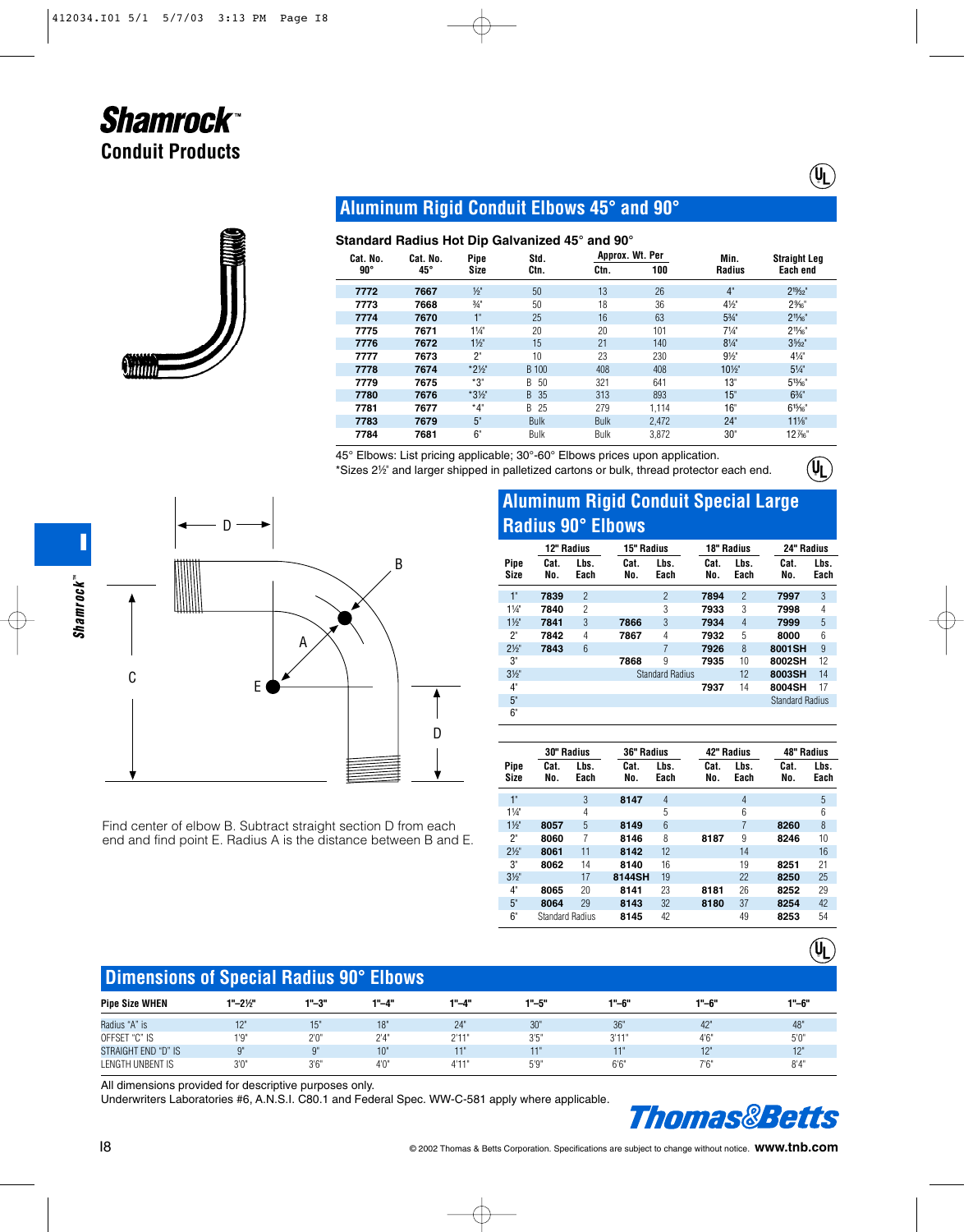|                     | <b>Aluminum Rigid Conduit Nipples</b> |             |              |                |             |                |             |             |              |             |             |                |             |
|---------------------|---------------------------------------|-------------|--------------|----------------|-------------|----------------|-------------|-------------|--------------|-------------|-------------|----------------|-------------|
|                     |                                       |             | Close        |                |             | $1\frac{1}{2}$ |             |             | 2"           |             |             | $2\frac{1}{2}$ |             |
| <b>Pipe</b><br>Size | Lgth.                                 | Cat.<br>No. | Std.<br>Ctn. | Lbs.<br>100    | Cat.<br>No. | Std.<br>Ctn.   | Lbs.<br>100 | Cat.<br>No. | Std.<br>Ctn. | Lbs.<br>100 | Cat.<br>No. | Std.<br>Ctn.   | Lbs.<br>100 |
| $\frac{1}{2}$       | $1\frac{1}{8}$                        | 5032SH      | 25           | $\overline{2}$ | 5034SH      | 25             | 3           | 5036SH      | 25           | 4           | 5038SH      | 25             | 5           |
| $\frac{3}{4}$       | 13/8"                                 | 5079        | 25           | 3              | 5081        | 25             | 3           | 5083        | 25           | 5           | 5085        | 25             | 7           |
| 1"                  | $1\frac{1}{2}$                        | 5121SH      | 25           | 4              |             |                |             | 5125        | 25           | 7           | 5127        | 25             | 8           |
| $1\frac{1}{4}$      | $15\frac{1}{8}$                       | 5163        | 25           | 7              |             |                |             | 5169        | 25           | 10          | 5170        | 25             | 13          |
| $1\frac{1}{2}$      | $1\frac{3}{4}$                        | 5207        | 25           | 10             |             |                |             | 5211        | 25           | 12          | 5213        | 25             | 16          |
| 2"                  | 2"                                    | 5248SH      | 25           | 16             |             |                |             |             |              |             | 5251SH      | 25             | 22          |
| $2\frac{1}{2}$      | $2\frac{1}{2}$                        | 5298        | B            | 22             |             |                |             |             |              |             |             |                |             |
| 3"                  | $2\frac{5}{8}$                        | 5338SH      | B            | 24             |             |                |             |             |              |             |             |                |             |
| 3 <sup>2</sup>      | $2\frac{3}{4}$ "                      | 5383        | B            | 42             |             |                |             |             |              |             |             |                |             |
| 4"                  | $2\%$ "                               | 5428        | B            | 51             |             |                |             |             |              |             |             |                |             |
| 5 <sup>°</sup>      | 3"                                    | 5468        | B            | 71             |             |                |             |             |              |             |             |                |             |
| 6"                  | $3\frac{1}{8}$                        | 5498SH      | B            | 105            |             |                |             |             |              |             |             |                |             |

|                            |                  |             | 3"           |             |             | $3\frac{1}{2}$ |             |             | 4"           |             |             | 5"           |             |
|----------------------------|------------------|-------------|--------------|-------------|-------------|----------------|-------------|-------------|--------------|-------------|-------------|--------------|-------------|
| <b>Pipe</b><br><b>Size</b> | Lgth.            | Cat.<br>No. | Std.<br>Ctn. | Lbs.<br>100 | Cat.<br>No. | Std.<br>Ctn.   | Lbs.<br>100 | Cat.<br>No. | Std.<br>Ctn. | Lbs.<br>100 | Cat.<br>No. | Std.<br>Ctn. | Lbs.<br>100 |
| $\frac{1}{2}$              | $1\frac{1}{8}$   | 5040SH      | 25           | 7           | 5042SH      | 25             | 8           | 5044SH      | 25           | 9           | 5048SH      | 25           | 12          |
| $\frac{3}{4}$              | $1\frac{3}{8}$ " | 5087        | 25           | 8           | 5089        | 25             | 10          | 5091        | 25           | 12          | 5095        | 25           | 15          |
| $1^{\circ}$                | $1\frac{1}{2}$   | 5129        | 25           | 12          | 5131        | 25             | 14          | 5133        | 25           | 16          | 5138        | 25           | 21          |
| $1\frac{1}{4}$             | $15/8$ "         | 5171        | 25           | 16          | 5172        | 25             | 20          | 5175        | 25           | 23          | 5179        | 25           | 29          |
| $1\frac{1}{2}$             | $1\frac{3}{4}$   | 5215        | 25           | 20          | 5216        | 25             | 24          | 5217        | 25           | 28          | 5218        | 25           | 36          |
| $2^{\circ}$                | 2"               | 5253SH      | 25           | 27          | 5255SH      | 25             | 32          | 5257SH      | 25           | 38          | 5260SH      | 25           | 48          |
| $2\frac{1}{2}$             | $2\frac{1}{2}$   | 5299        | B            | 30          | 5300        | B              | 39          | 5301        | B            | 47          | 5309SH      | B            | 64          |
| 3"                         | $25\frac{1}{8}$  | 5339SH      | B            | 42          | 5344SH      | B              | 53          | 5346SH      | B            | 64          | 5348SH      | B            | 86          |
| $3\frac{1}{2}$             | $2^{3}/4$ "      |             |              |             |             |                |             | 5384        | B            | 75          | 5385SH      | B            | 101         |
| $4^{\circ}$                | $2\%$ "          |             |              |             |             |                |             | 5429        | B            | 87          | 5431        | B            | 118         |
| 5 <sup>°</sup>             | 3"               |             |              |             |             |                |             |             |              |             | 5470        | <sub>B</sub> | 155         |
| 6"                         | $3\frac{1}{8}$   |             |              |             |             |                |             |             |              |             | 5500        | B            | 208         |

|                     |                 |             | 6"           |             |             | 8"           |             |             | 10"          |             |             | 12"          |             |
|---------------------|-----------------|-------------|--------------|-------------|-------------|--------------|-------------|-------------|--------------|-------------|-------------|--------------|-------------|
| Pipe<br><b>Size</b> | Lgth.           | Cat.<br>No. | Std.<br>Ctn. | Lbs.<br>100 | Cat.<br>No. | Std.<br>Ctn. | Lbs.<br>100 | Cat.<br>No. | Std.<br>Ctn. | Lbs.<br>100 | Cat.<br>No. | Std.<br>Ctn. | Lbs.<br>100 |
| $\frac{1}{2}$       | $1\frac{1}{8}$  | 5052        | 25           | 14          | 5055SH      | 25           | 19          | 5066SH      | 25           | 24          | 5069        | 25           | 29          |
| $\frac{3}{4}$       | 13/8"           | 5099        | 25           | 18          | 5104SH      | 25           | 25          | 5109        | 25           | 31          | 5115        | 25           | 38          |
| $1^{\circ}$         | $1\frac{1}{2}$  | 5141        | 25           | 26          | 5143        | 25           | 36          | 5145        | 25           | 45          | 5153        | 25           | 55          |
| $1\frac{1}{4}$      | $1\frac{5}{8}$  | 5183        | 25           | 36          | 5185        | 25           | 49          | 5187        | 25           | 62          | 5189        | 25           | 75          |
| $1\frac{1}{2}$      | $1\frac{3}{4}$  | 5220SH      | 25           | 44          | 5225        | 25           | 59          | 5229SH      | 25           | 74          | 5232SH      | 20           | 90          |
| 2"                  | 2"              | 5264SH      | 25           | 58          | 5266SH      | 25           | 78          | 5268SH      | 10           | 100         | 5272SH      | 10           | 120         |
| $2\frac{1}{2}$      | $2\frac{1}{2}$  | 5311SH      | B            | 80          | 5316        | B            | 114         | 5320SH      | B            | 148         | 5324        | B            | 180         |
| 3"                  | $25\frac{1}{8}$ | 5355SH      | B            | 108         | 5357SH      | B            | 152         | 5359SH      | B            | 196         | 5365        | B            | 240         |
| $3\frac{1}{2}$      | $2^{3}/4$ "     | 5387        | B            | 128         | 5390        | B            | 180         | 5392        | B            | 234         | 5394        | B            | 286         |
| $4^{\circ}$         | $2\%$ "         | 5440        | B            | 149         | 5444        | B            | 212         | 5453SH      | B            | 274         | 5455SH      | B            | 336         |
| 5 <sup>°</sup>      | 3"              | 5472        | B            | 197         | 5476        | B            | 281         |             | B            | 366         | 5486        | B            | 450         |
| 6"                  | $3\frac{1}{8}$  | 5502        | B            | 263         |             | B            | 372         |             | B            | 481         | 5508        | B            | 591         |

All dimensions provided for descriptive purposes only

**NOTE:** Broken carton quantities—Add 20%. No broken carton penalty for nipples longer than 6".<br>Sizes 4½", 5½", 7", 9", 11" use next longer length.

Underwriters Laboratories #6, A.N.S.I. C80.5, Federal Specification WW-C-540 apply where applicable.

• Special lengths available. Consult Customer Service for availability.



**I**

 $\left(\overline{\mathbf{\Psi}}\right)$ 

*Shamrock Shamrock*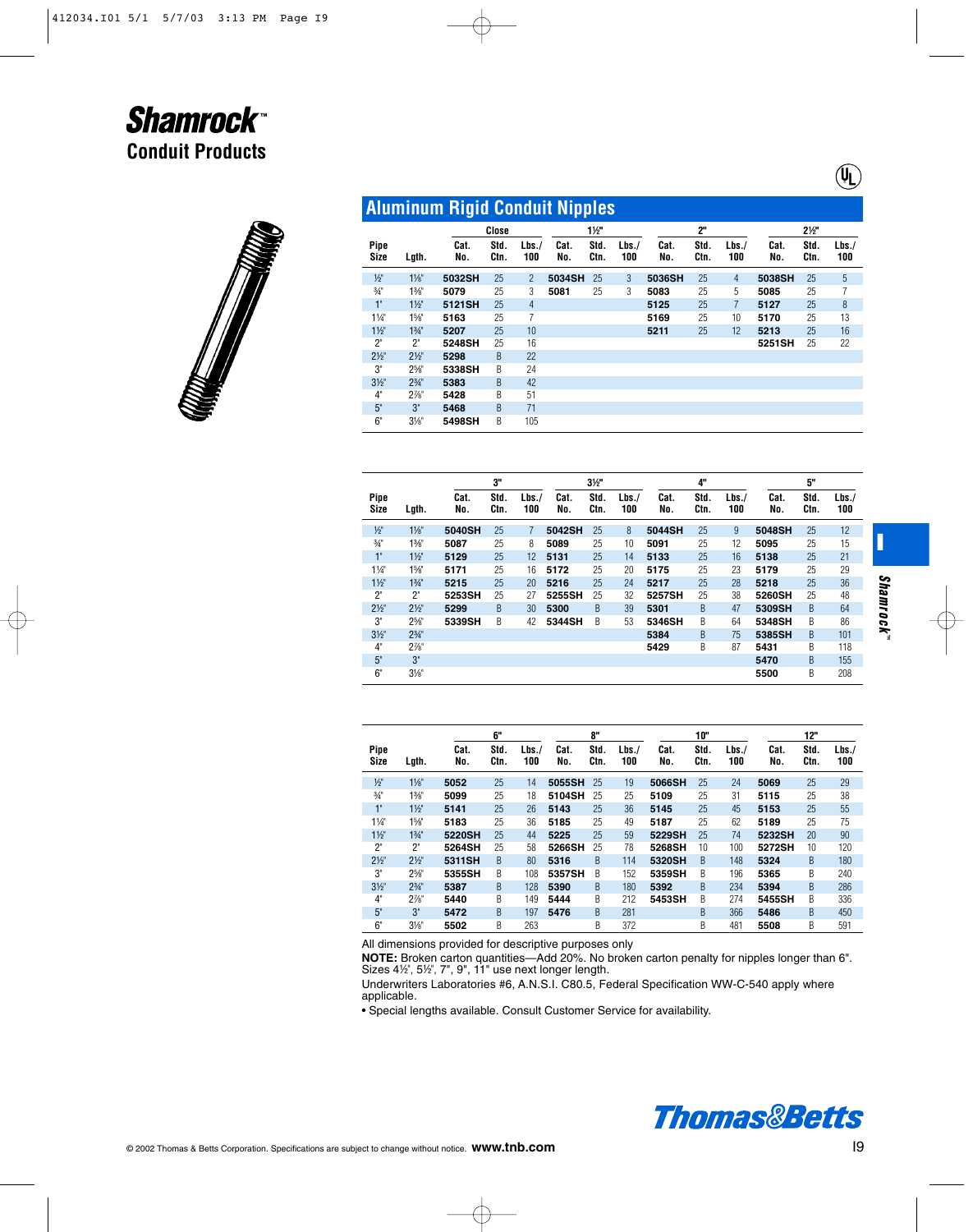

# **Aluminum Rigid Conduit Couplings**

| Cat. | Pipe           | Std.        |             | Approx. Wt. Per | Outside |                  |
|------|----------------|-------------|-------------|-----------------|---------|------------------|
| No.  | <b>Size</b>    | Ctn.        | Per Ctn.    | <b>Per 100</b>  | Diam.   | Length           |
| 0343 | $\frac{1}{2}$  | 100         | 6           | 6               | 1.078   | $1\%$            |
| 0344 | $\frac{3}{4}$  | 50          | 5           | 9               | 1.328   | $1\%$ "          |
| 0345 | $1^{\circ}$    | 30          | 4           | 13              | 1.562   | 2"               |
| 0346 | $1\frac{1}{4}$ | 20          | 5           | 19              | 1.953   | $216$ "          |
| 0347 | $1\frac{1}{2}$ | 25          | 6           | 23              | 2.219   | $2\frac{1}{6}$   |
| 0348 | 2"             | 20          | 7           | 35              | 2.750   | $2\frac{1}{8}$ " |
| 0349 | $2\frac{1}{2}$ | 24          | 22          | 68              | 3.281   | $3\frac{1}{8}$   |
| 0350 | 3"             | 16          | 18          | 91              | 3.812   | $3\frac{1}{4}$   |
| 0351 | $3\frac{1}{2}$ | 12          | 19          | 108             | 4.438   | $3\frac{3}{8}$   |
| 0352 | 4"             | 10          | 17          | 142             | 5.000   | $3\frac{1}{2}$   |
| 0353 | 5"             | <b>BULK</b> | <b>Bulk</b> | 242             | 6.219   | $3\frac{3}{4}$   |
| 0354 | 6"             | <b>BULK</b> | Bulk        | 320             | 7.312   | 4"               |

Manufactured to U/L specifications.

|             | <b>Yard Light Elbows Hot Dip Galvanized</b> |              |                   |
|-------------|---------------------------------------------|--------------|-------------------|
| Cat.<br>No. | <b>Size</b>                                 | Ctn.<br>Qtv. | Weight<br>Per 100 |
| 7791        | $\frac{1}{2}$                               | 25           | 145               |
| 7793        | $\frac{3}{4}$ "                             | 25           | 197               |
| 7795        | 1"                                          | 25           | 316               |
| 7796        | $1\frac{1}{4}$                              | 10           | 495               |
| 7802        | $1\frac{1}{2}$                              | 5            | 615               |
| 7803        | 2"                                          | Bulk         | 975               |
| 7794        | $2\frac{1}{2}$                              | <b>Bulk</b>  | 1,590             |
| 7792        | 3"                                          | Bulk         | 2,380             |
| 7789        | $3\frac{1}{2}$                              | <b>Bulk</b>  | 3.250             |
| 7790        | $4^{\circ}$                                 | Bulk         | 4.030             |



Galvanized conduit - standard radius - 90°

| Nominal      |                 |                |                |                |                |                 |                 |       |                |    |
|--------------|-----------------|----------------|----------------|----------------|----------------|-----------------|-----------------|-------|----------------|----|
| <b>Sizes</b> | $\frac{1}{2}$   | $\frac{3}{4}$  | 48             | $1\frac{1}{4}$ | $1\frac{1}{2}$ | 2"              | $2\frac{1}{2}$  | 3"    | $3\frac{1}{2}$ | 4" |
| A            | 4               | $4\frac{1}{2}$ | $5\frac{3}{4}$ | $7\frac{1}{4}$ | $8\frac{1}{4}$ | $9\frac{1}{2}$  | 101/2           | 13    | 15             | 16 |
| B            | 18              | 18             | 18             | 191/4          | 201/2          | $21\frac{1}{2}$ | $22\frac{1}{2}$ | 25    | 27             | 28 |
| C            | $6\frac{3}{16}$ | 63/4           | $8\frac{5}{6}$ | 101/4          | 11%            | $14\frac{1}{2}$ | 16              | 191/4 | 223/4          | 24 |
| D            | $2\frac{3}{16}$ | $2\frac{1}{4}$ | $2\frac{7}{8}$ | $3\frac{1}{4}$ | $3\frac{3}{8}$ | 5               | $5\frac{1}{2}$  | 61/4  | 73/4           | 8  |
| E.           | 14              | 13½            | 121/4          | 121/4          | 121/4          | 12              | 12              | 12    | 12             | 12 |
|              |                 |                |                |                |                |                 |                 |       |                |    |

| <b>Meter Mast</b> |              |        |  |
|-------------------|--------------|--------|--|
| Cat.<br>No.       | Pipe<br>Size | Length |  |
| 5622-SH           | יפ           | 84"    |  |





**Olitical**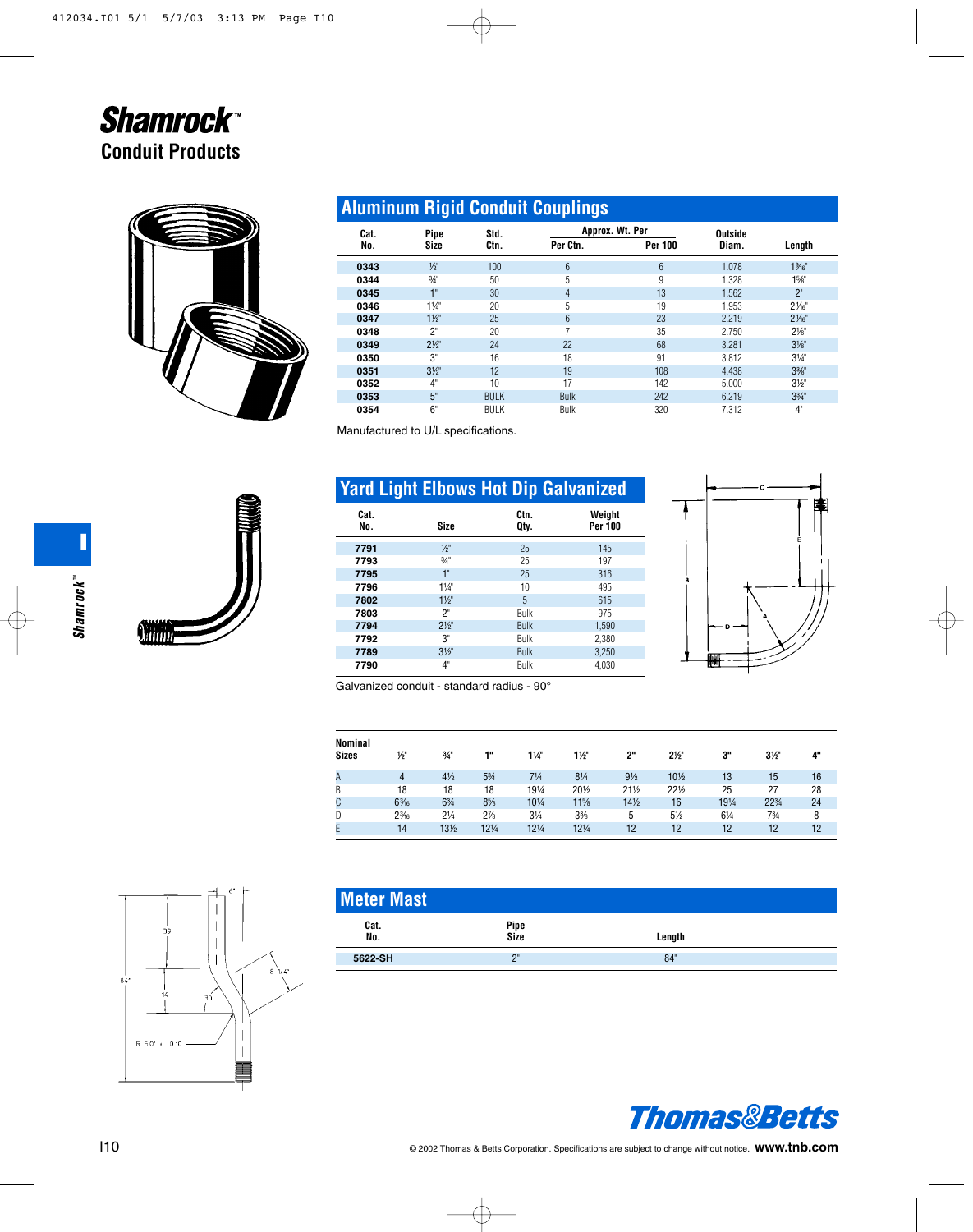

#### **Kopr-Shield™ by Thomas & Betts meets the requirements of Section 300.6(A) in the 2002 NEC Code for Protection Against Corrosion.**

"Where corrosion protection is necessary and the conduit is threaded in the field, the threads shall be coated with an approved electrically conductive, corrosion-resistant compound."

## *The Copper Colloidal Surface Treatment That Protects, Lubricates and Enhances Conductivity Between All Electrical Connections*

Good connections are one of the most important aspects of electrical work. Mechanics know how much down-time is caused when fluids or oils leak into the raceway system or looking for a weak link in a ground system caused by a high resistance connection. Mechanics also know how much time is spent keeping contacts, switches, lugs and other connectors clean or replacing parts because of "green scourge" build-up. Thomas & Betts has the solution to improve connections made in thousands of electrical and raceway installations made each day by electricians everywhere.

Kopr-Shield™ compound is a unique homogenized blend of pure, polished colloidal copper, rust and corrosion inhibitors that simultaneously protects, lubricates and enhances the conductivity of the mating surfaces to which it is applied. Extremely adhesive, Kopr-Shield™ compound flows smoothly into uneven contours and voids, making application easy, protection and lubrication complete and positive. A stable compound, it will not settle-out, thin, thicken, harden, or dry out under the most severe environmental conditions.

Kopr-Shield™ Compound has excellent temperature characteristics – brushed on at –50F to 250F (other compounds either turn solid or run like water at these extremes). Even at 1800F, Kopr-Shield™ remains intact for short terms.

Kopr-Shield™ Compound may be used to advantage in all electrical installations. When the environment is hostile to good electrical and mechanical connections, Kopr-Shield™ Compound is a must!

#### **Use Kopr-Shield**™ **Compound for Battery Lugs and Cables.**

- Prevention of "Green Scourge" corrosion.
- Reduction of resistance.

• Ease of terminal installation and removal.

#### **Use Kopr-Shield**™ **Compound for Raceways.**

- Lubrication Ease of assembly and disassembly.
- Grounding Continuity Improved Exceeds code requirements.

#### **Use Kopr-Shield**™ **Compound for Fuse Clips.**

- Even Heat Distribution Elimination of hot spots.
- Oxidation Prevention Prevents carbon path formation.
- Lubrication Easy installation and removal of fuses.

#### **Use Kopr-Shield**™ **Compound for Wiping Contacts, Drum Switches and Slip Rings.**

- Prevention of galling, burning, pitting and discoloration.
- Suppression of arching and dissipation of coronas.
- Lubrication for ease of operation.

| Kopr-Shield <sup>™</sup> |                             |           |            |  |  |  |
|--------------------------|-----------------------------|-----------|------------|--|--|--|
| Cat. No.                 | <b>Description</b>          | Std. Pkg. | Wt. Lbs./C |  |  |  |
| 201-31879                | 1½ oz. Container with brush | 96        | 11.46      |  |  |  |
| 201-31879-1              | 4 oz. Container with brush  | 24        | 38.54      |  |  |  |
| CP8-TB                   | 8 oz. Container with brush  | 12        | 64.58      |  |  |  |
| <b>CP16</b>              | 16 oz. Container with brush | 12        | 120.83     |  |  |  |
| <b>CP128</b>             | 1 Gallon Can                |           | 95200      |  |  |  |

Kopr-Shield™ is a product of Jet Lube, Inc.

Reprinted with permission from NFPA 70-1999, National Electrical Code® Copyright © 1998, National Fire Protection Association, Quincy, MA 02269. This reprinted material is not the complete and official position of the NFPA on the referenced subject, which is represented only by the standard in its entirety. National Electrical Code and NEC are registered trademarks of the National Fire Protection Association, Quincy, MA.



**I**

*Shamrock*

Shamrock

**™**